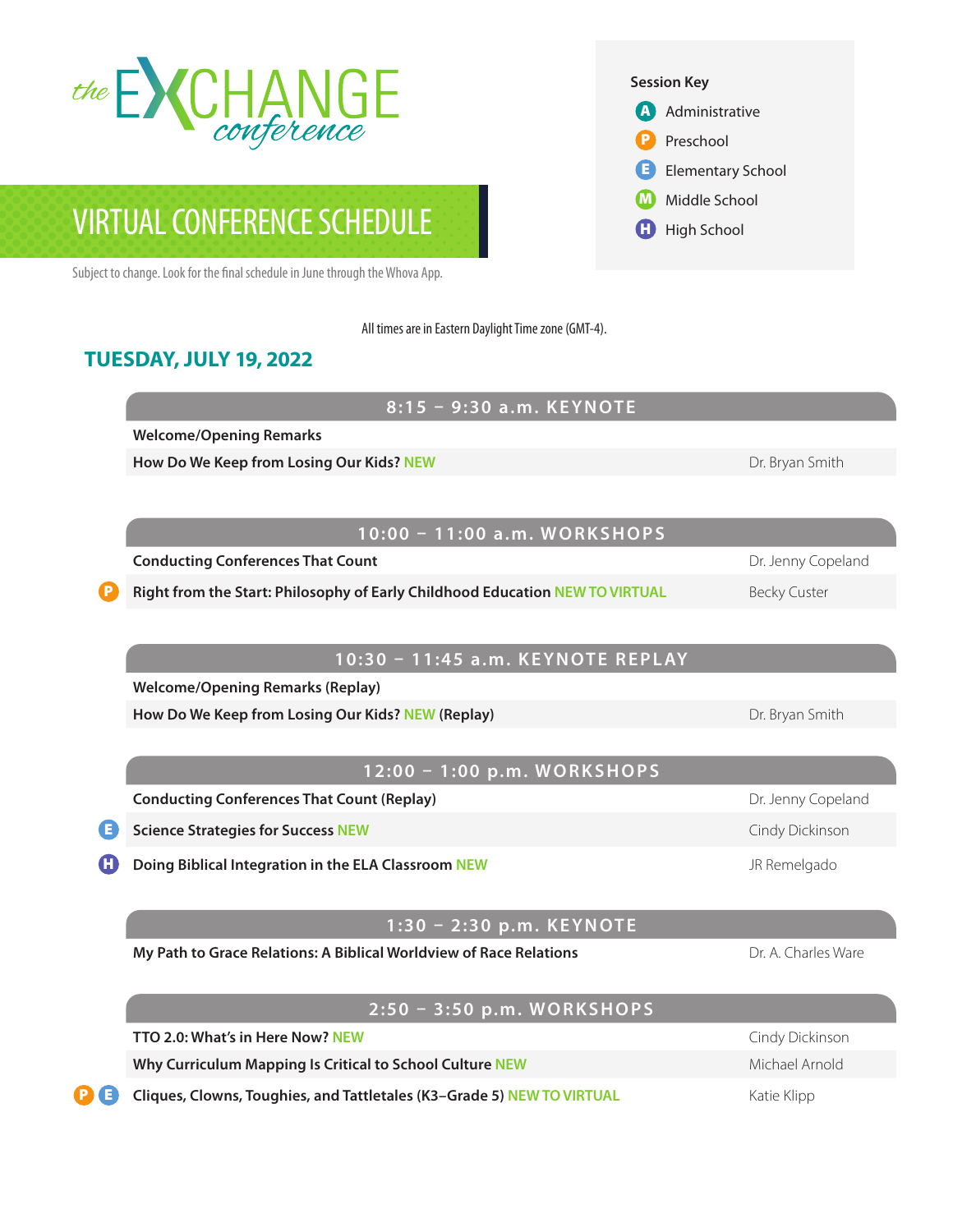# **4:10 – 5:10 p.m. WORKSHOPS**

| A Biblical Worldview of Leadership                                                                 | Dr. Renton Rathbun |
|----------------------------------------------------------------------------------------------------|--------------------|
| Reading Groups vs. Whole-Class Instruction: Does It Really Matter? NEW TO VIRTUAL                  | Becky Teruel       |
| <b>M C</b> Essential Strategies for Success of the Struggling Learner (Grades 5-12) NEW TO VIRTUAL | Julia Soram        |

# **WEDNESDAY, JULY 20, 2022**

| 8:15 - 9:30 a.m. KEYNOTE                                                                              |                     |
|-------------------------------------------------------------------------------------------------------|---------------------|
| <b>Announcements and Opening Remarks</b>                                                              |                     |
| Help! My Students Are Really Confused! NEW                                                            | Dr. Bryan Smith     |
|                                                                                                       |                     |
| 10:00 - 11:00 a.m. WORKSHOPS                                                                          |                     |
| <b>Give Backstage Prep a Break NEW</b>                                                                | Dr. Jenny Copeland  |
| Phonics: The Whys and Hows NEW TO VIRTUAL                                                             | <b>Becky Teruel</b> |
|                                                                                                       |                     |
| 10:30 - 11:45 a.m. KEYNOTE REPLAY                                                                     |                     |
| <b>Announcements and Opening Remarks (Replay)</b>                                                     |                     |
| Help! My Students Are Really Confused! NEW (Replay)                                                   | Dr. Bryan Smith     |
| 12:00 - 1:00 p.m. WORKSHOPS                                                                           |                     |
| A Biblical Worldview of Math? Does It Add Up? NEW                                                     | Dr. Renton Rathbun  |
| <b>Give Backstage Prep a Break NEW (Replay)</b>                                                       | Dr. Jenny Copeland  |
| Understanding Trauma in the Classroom: Compassion and Care for Students Who Are<br><b>Hurting NEW</b> | Christina Miller    |
| 1:30 - 2:30 p.m. KEYNOTE                                                                              |                     |
| <b>Color Me Love</b>                                                                                  | Dr. A. Charles Ware |
|                                                                                                       |                     |
| 2:50 - 3:50 p.m. WORKSHOPS                                                                            |                     |
| LGBTQ+ Ideology: What Your Students Are Facing and How to Respond NEW                                 | Dr. Renton Rathbun  |
| Using ExamView in the Classroom and Remotely                                                          | Milton Ashley       |
| Use All of the Crayons in Your Box: Phonics for K5-1 NEW TO VIRTUAL                                   | Katie Klipp         |
|                                                                                                       |                     |
| 4:10 - 5:10 p.m. WORKSHOPS                                                                            |                     |
| <b>The Visual Classroom NEW</b>                                                                       | Rachel Santopietro  |
| Seeing the Big Picture with Footsteps for Fours                                                       | <b>Becky Custer</b> |
| <b>Getting the Most from Your Teacher Editions NEW</b>                                                | Pam Litzenberger    |
|                                                                                                       |                     |